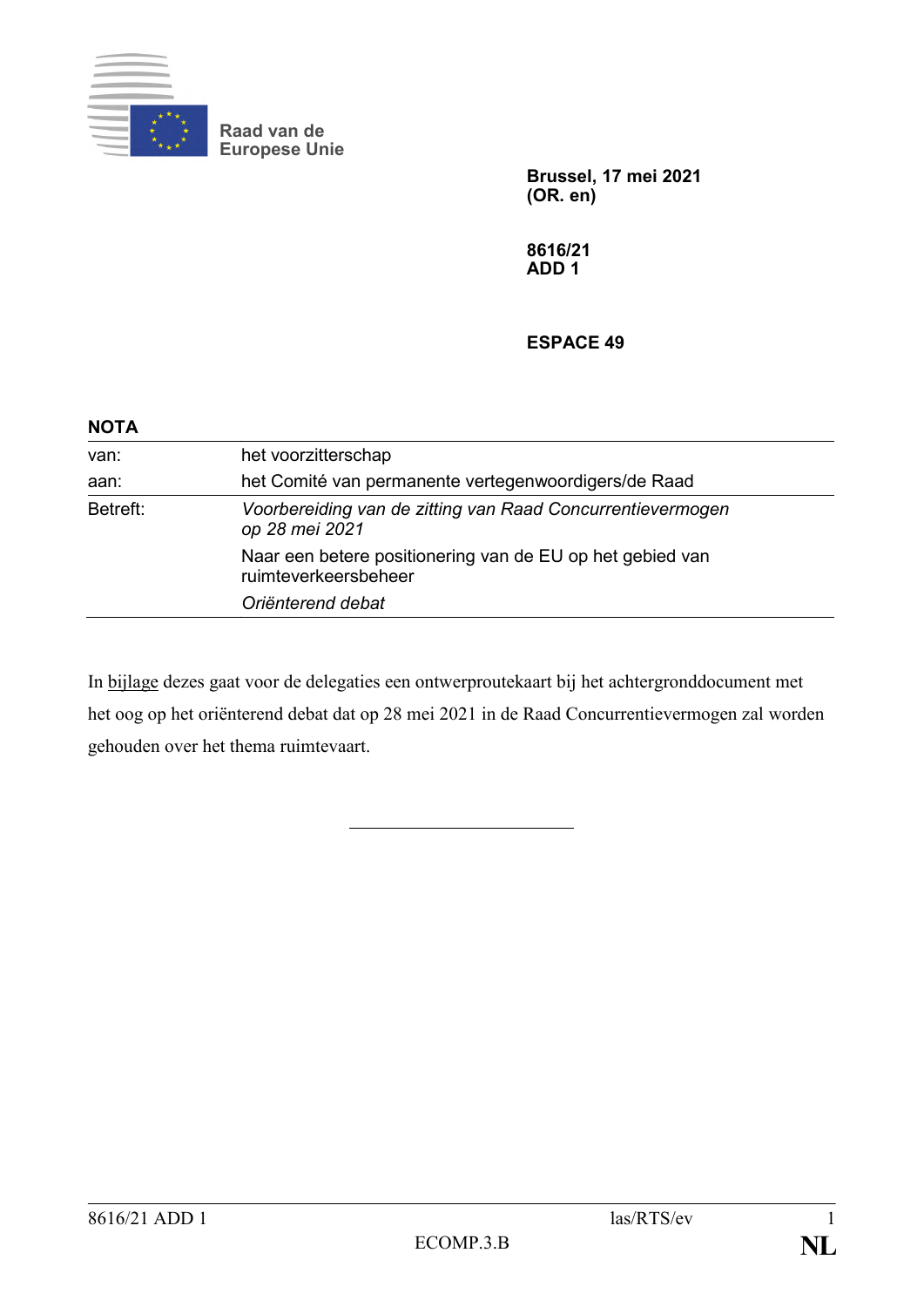#### **BIJLAGE**

# **Draft Draft Roadmap**

# **Space Traffic Management for the**

# **Council (PCY: DE-PT-SI-FR) and the EC for 2021-2022**

|                   | i)<br>ii)<br>iii) | Preparatory (2019-Q2-2021);<br>Design and definition (Q3 2021-Q2 2022);<br>Outreach (Q4 2022) |                                                                                                                                                                                                                                            |                                                                                                                                                                    |                                        |
|-------------------|-------------------|-----------------------------------------------------------------------------------------------|--------------------------------------------------------------------------------------------------------------------------------------------------------------------------------------------------------------------------------------------|--------------------------------------------------------------------------------------------------------------------------------------------------------------------|----------------------------------------|
|                   | <b>Date</b>       | <b>Meeting</b>                                                                                | <b>Topics</b>                                                                                                                                                                                                                              | <b>Documents/outputs</b>                                                                                                                                           |                                        |
|                   |                   |                                                                                               |                                                                                                                                                                                                                                            | EU                                                                                                                                                                 | <b>ESA</b>                             |
|                   | 03/16             | <b>UNCOPUOS</b>                                                                               | <b>UNCOPUOS Legal</b><br>Subcommittee puts<br>STM on its agenda                                                                                                                                                                            |                                                                                                                                                                    | UN.Doc.<br>A/AC105/C.2/<br>2015/CRP.13 |
|                   |                   |                                                                                               | <b>PREPARATORY PHASE</b>                                                                                                                                                                                                                   |                                                                                                                                                                    |                                        |
| Preparatory phase | 22/10/19          | <b>SWP</b>                                                                                    | COM submitted non-<br>paper centred on new<br>developments on a non-<br>consensual definition<br>for STM and the need<br>for sustainability of<br>Space.<br>MS informed about<br>national competences<br>and lack of national<br>positions | COM non-paper<br>- State of play<br>on STM (WKs<br>11506/19) and<br>questionnaire<br>(11512/19)<br>Need to enhance<br>knowledge from<br>MS on STM and<br>positions |                                        |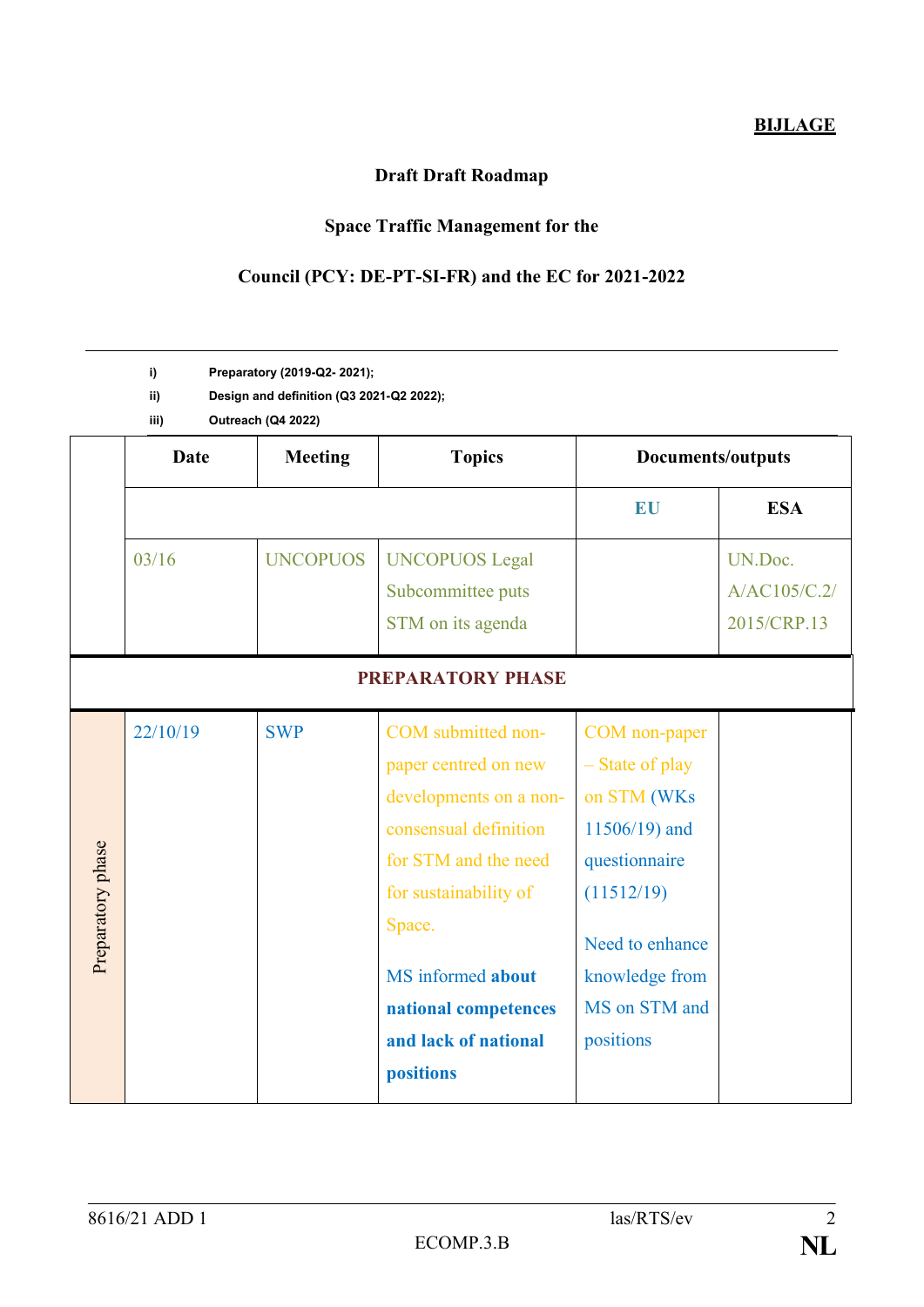| 14/01/20 and<br>12/05/20 | Workshops in<br>preparation<br>of the<br>German EU<br>Council<br>Presidency    | Initiative "Establishing<br>key principles for the<br>global space economy"<br>with one focus topic on<br><b>STM</b>                                                                                                                                                                     | Presentations leading to Council<br><b>Conclusions/ESA Resolution</b>                                                       |
|--------------------------|--------------------------------------------------------------------------------|------------------------------------------------------------------------------------------------------------------------------------------------------------------------------------------------------------------------------------------------------------------------------------------|-----------------------------------------------------------------------------------------------------------------------------|
| Autumn 2020              | <b>Studies for</b><br>knowledge-<br>base building<br>launched by<br><b>COM</b> | 2 Coordination and<br><b>Support Actions</b><br>1.building STM<br>capability.(01/21-<br>08/22)<br>2. European industry<br>competitiveness and<br>economic sustainability<br>$(01/21 - 06/22),$<br>3. Pilot project on legal<br>and economic<br>analysis(WK 2189/21<br>$(01/21 - 01/22))$ |                                                                                                                             |
| 20/11/20                 | 10th Space<br>Council EU-<br><b>ESA</b>                                        | <b>Increase European</b><br>coordinated approach,<br>from a dialogue with<br>stakeholders for<br>mapping exercise of<br>regulatory framework<br>in Europe to be<br>discussed in a<br><b>European Conference</b>                                                                          | Council Conclusions (doc.<br>12851/20 - paras 14-15)/ESA<br>Resolution<br>To be taken forward in the<br>respective settings |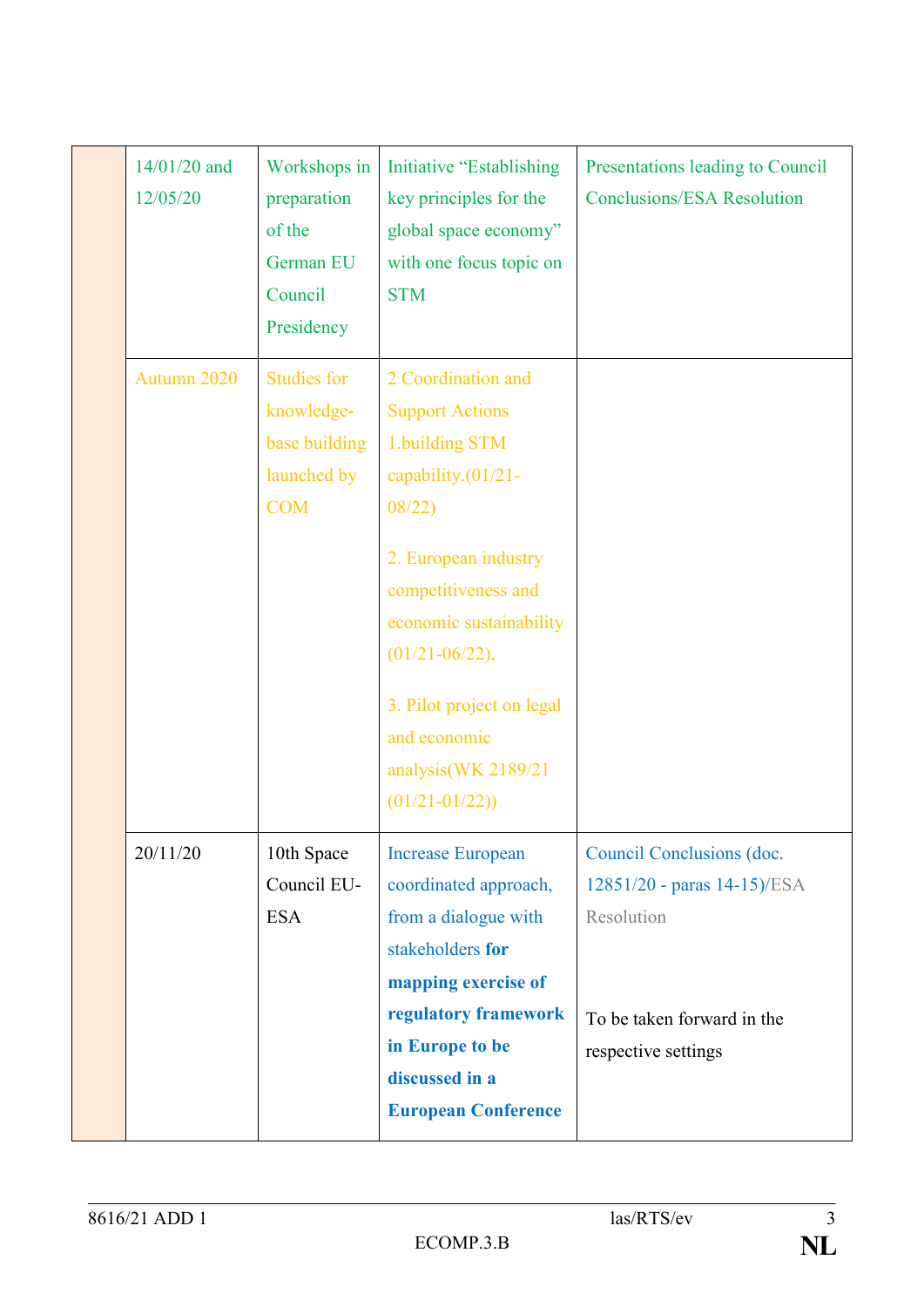| 5/01/21  | <b>SWP</b>                                                          | <b>PRES</b> informed about<br>the new developments<br>on STM                      | <b>COM</b><br>presentation on<br><b>ISO</b><br>standardisation<br>(WK 57/21)       |  |
|----------|---------------------------------------------------------------------|-----------------------------------------------------------------------------------|------------------------------------------------------------------------------------|--|
| 28/01/21 | 1st meeting<br>of the<br>preparatory<br>group<br>organised by<br>DE | German initiative to put<br>forward the steps<br>included in the Space<br>Council | Presentation<br><b>Exploration of</b><br>concept and<br>roles with<br>stakeholders |  |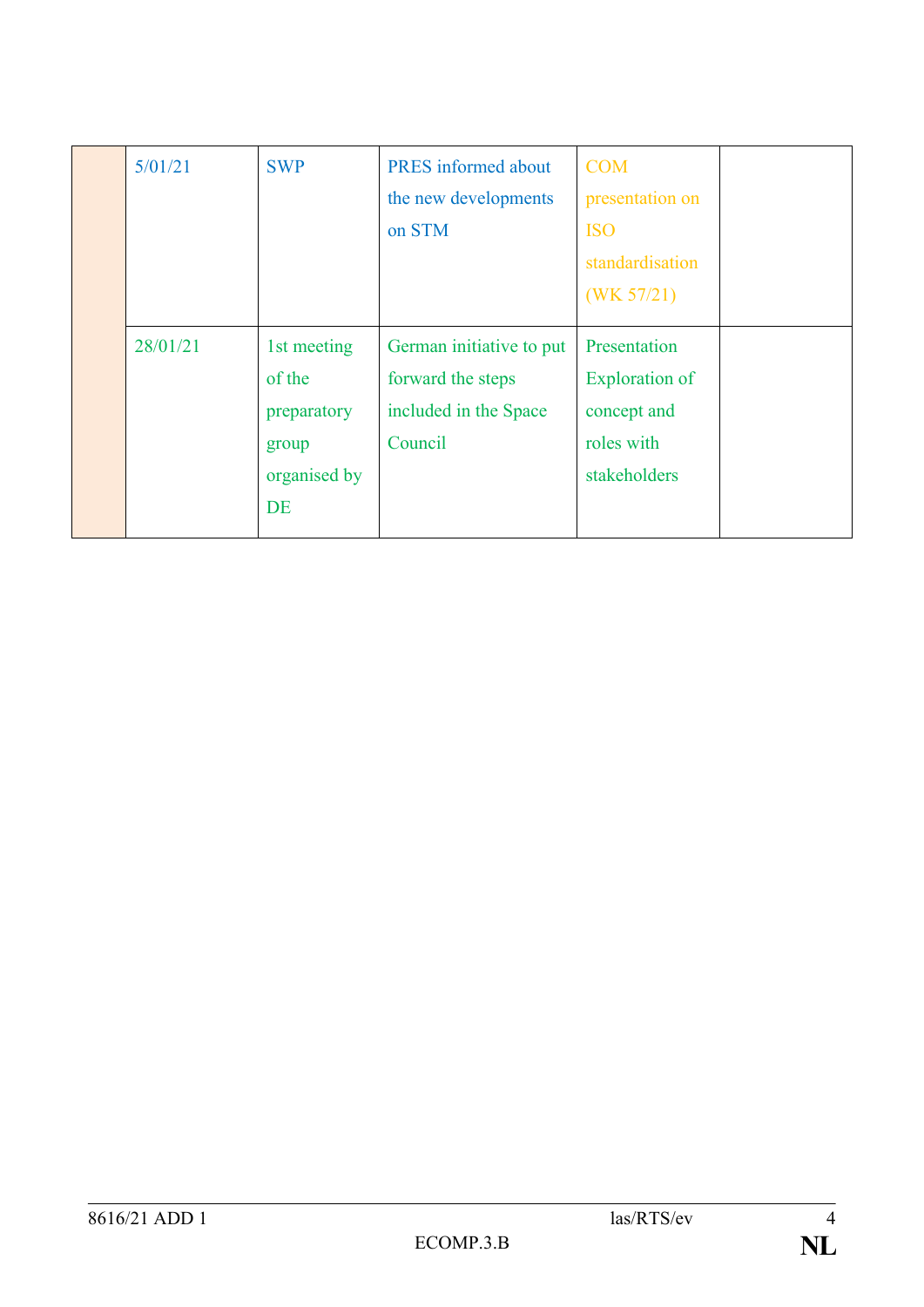| 16/02/21 | <b>SWP</b>                                                          | COM presented the<br>scope of the two<br>Coordination and<br><b>Support Actions, and</b><br>the Pilot project.<br>PCY and COM<br>presented coordinated<br>Roadmap based on non-<br>paper to identify major<br>European issues for a<br>European common<br>approach and expecting<br>for the mapping from<br>the two pilots | 2 Coordination<br>and Support<br><b>Actions</b><br>1.building STM<br>capability.(01/2<br>$1 - 08/22$<br>2. European<br>industry<br>competitiveness<br>and economic<br>sustainability<br>$(01/21 - 06/22),$<br>3. Pilot project<br>on legal and<br>economic<br>analysis(WK<br>2189/21 (01/21-<br>01/22) |
|----------|---------------------------------------------------------------------|----------------------------------------------------------------------------------------------------------------------------------------------------------------------------------------------------------------------------------------------------------------------------------------------------------------------------|--------------------------------------------------------------------------------------------------------------------------------------------------------------------------------------------------------------------------------------------------------------------------------------------------------|
| 23/02/21 | 2nd meeting<br>of the<br>preparatory<br>group<br>organised by<br>DE | Explore a roadmap<br>towards the conference<br>based on hearing at<br>global level                                                                                                                                                                                                                                         | Presentation - calendar<br>Preparation for the conference                                                                                                                                                                                                                                              |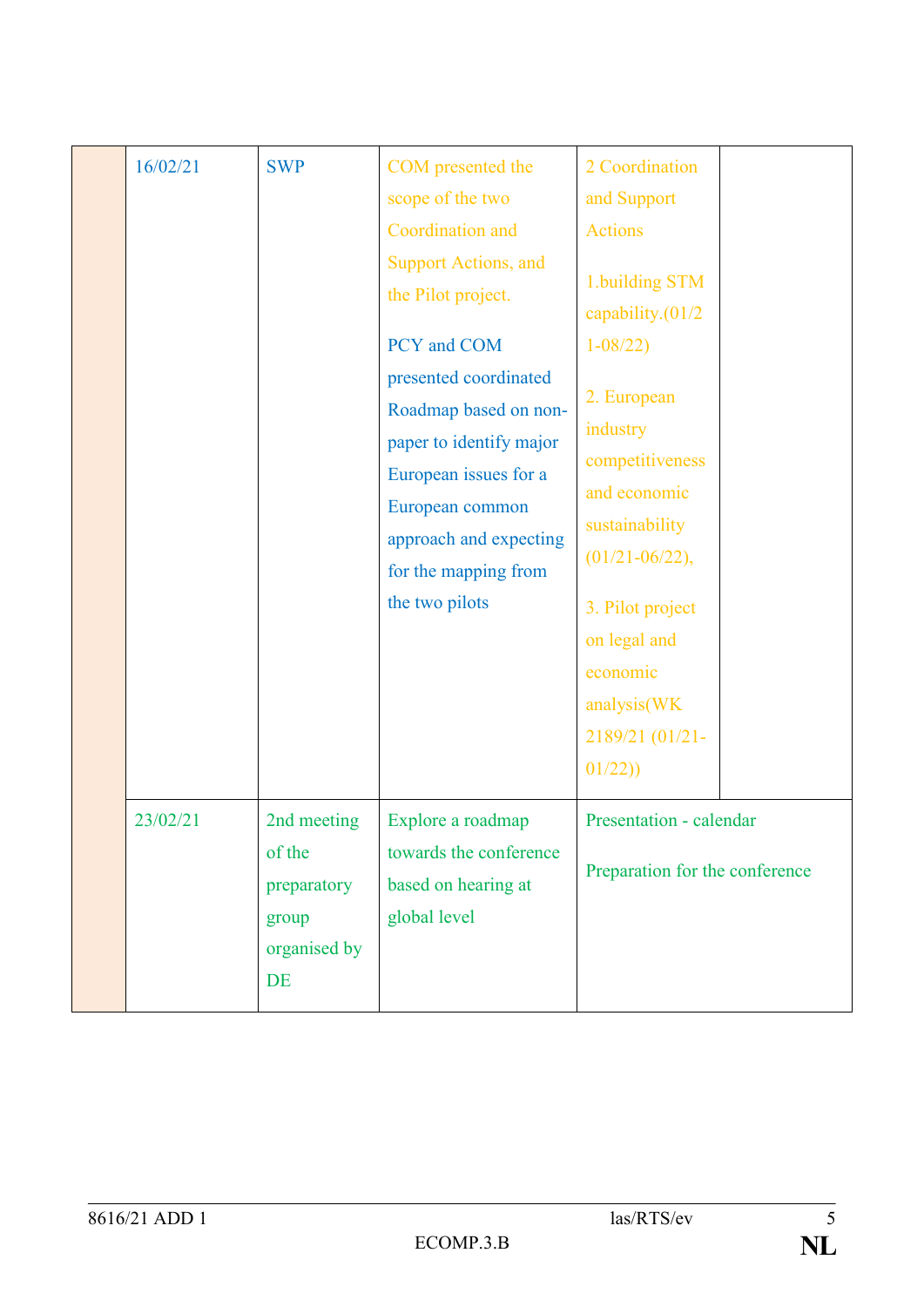| 17/03/21          | <b>SWP</b>                                                                                                                                                                                                          | COM presented non-<br>paper on STM,<br>including a<br>questionnaire.<br>Guiding questions to<br>support MS to form<br>their national position | <b>COM</b> non-Paper<br>and<br>questionnaire to<br><b>MS</b> |  |
|-------------------|---------------------------------------------------------------------------------------------------------------------------------------------------------------------------------------------------------------------|-----------------------------------------------------------------------------------------------------------------------------------------------|--------------------------------------------------------------|--|
|                   |                                                                                                                                                                                                                     | on STM; exchange of<br>views with MS                                                                                                          |                                                              |  |
|                   |                                                                                                                                                                                                                     |                                                                                                                                               |                                                              |  |
| 24/03/21<br>third | $3rd$ meeting<br>organised by<br>$DE -$<br>"Hearing"<br>presentations<br>from MS of<br>the EU and<br>ESA, other<br>countries,<br>academics<br>and think<br>tanks,<br>industry<br>European and<br>third<br>countries | Presentations to<br>enhance the<br>understanding of<br>participants on STM                                                                    |                                                              |  |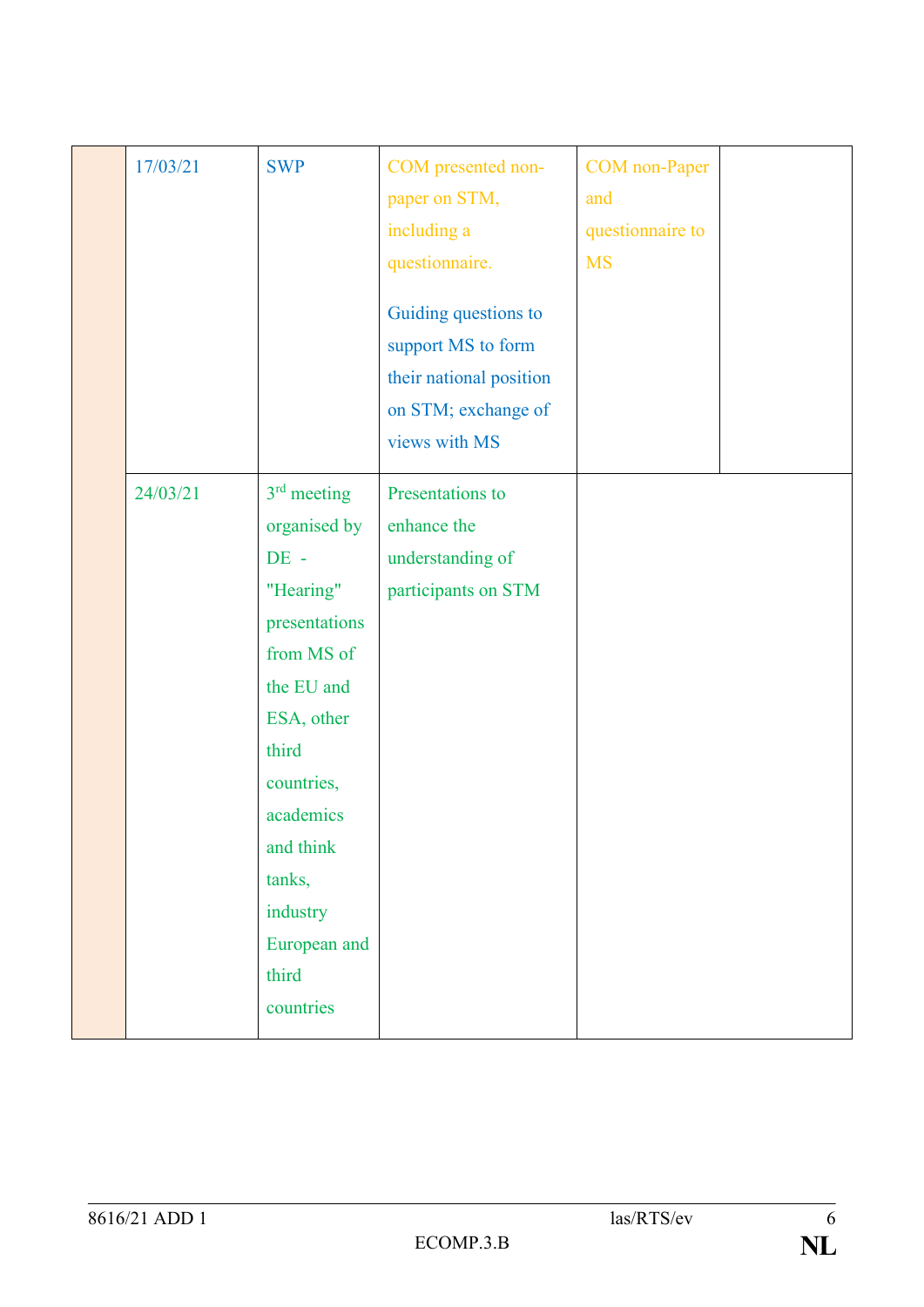| 21/04/21 | 3rd meeting<br>of the<br>preparatory<br>group<br>organised by<br><b>DE</b> | Start of the mapping of<br>European "state of<br>play" (European<br>participations in<br>international fora,<br>existing regulations and<br>capabilities) |                                                                                                  |  |
|----------|----------------------------------------------------------------------------|-----------------------------------------------------------------------------------------------------------------------------------------------------------|--------------------------------------------------------------------------------------------------|--|
| 27/04/21 | <b>SWP</b>                                                                 | MS exchange of views<br>on preliminary<br>positions based on<br>replies to Questionnaire                                                                  | <b>COM</b><br>Presentation of<br>results &<br>conclusions<br>from<br>questionnaire               |  |
| 28/05/21 | Competitiven<br>ess Council<br>(Space)                                     | <b>Policy debate "Towards</b><br>a better positioning of<br>the EU in the Space<br><b>Traffic Management</b> "                                            | Orientation<br>paper on MS<br>preliminary<br>position towards<br>a EU<br>coordinated<br>approach |  |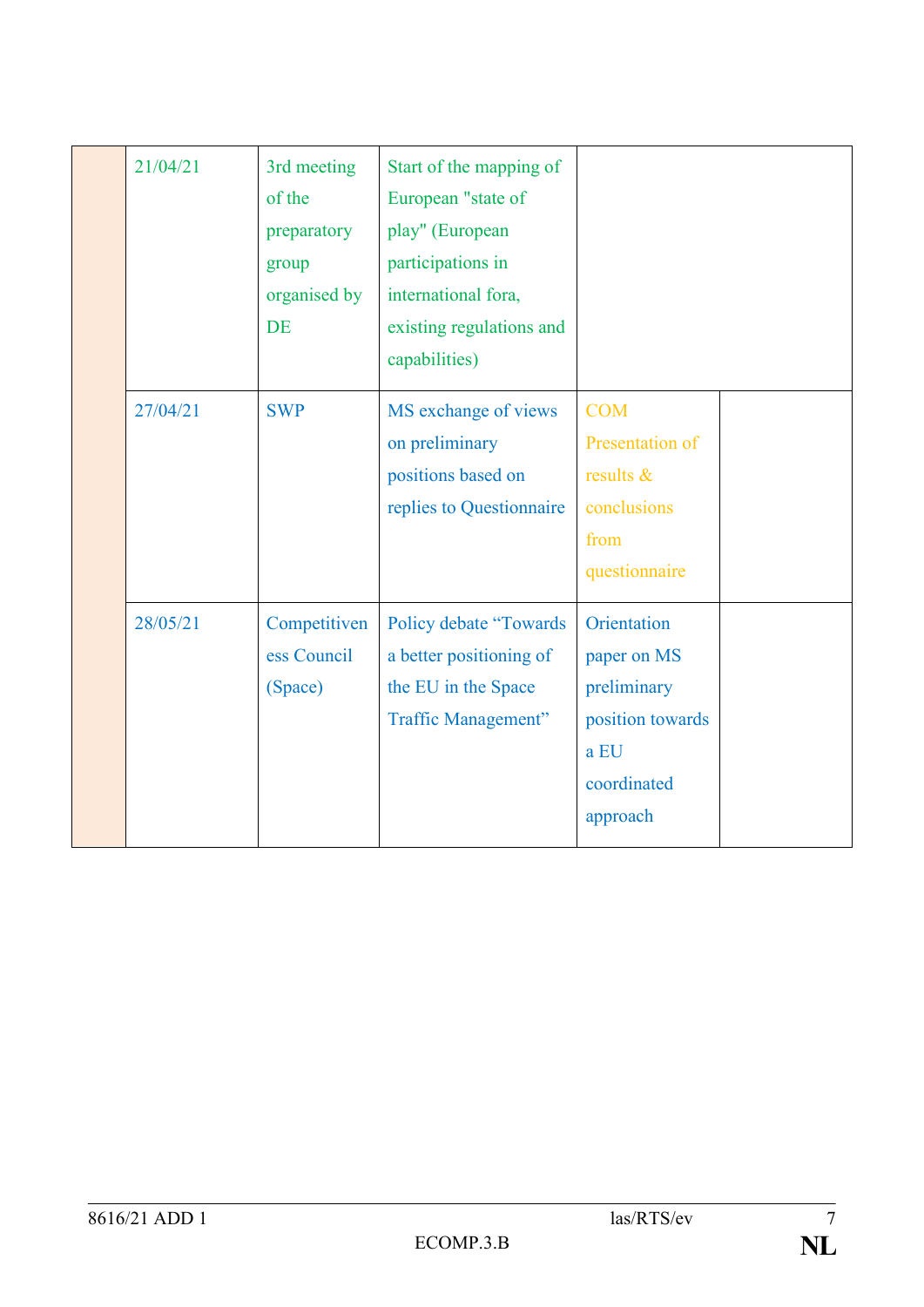| 13/05/21 | 4th meeting<br>of the<br>preparatory<br>group<br>organised by<br>DE | Follow-up of<br>understanding of<br>European "state of<br>play" [and start of<br>examination of<br>technical enhancement]                                                                                 |  |
|----------|---------------------------------------------------------------------|-----------------------------------------------------------------------------------------------------------------------------------------------------------------------------------------------------------|--|
| 3/06/21  | 5th meeting<br>of the<br>preparatory<br>group<br>organised by<br>DE | Preparation of the<br>Conference presenting<br>mapping and technical<br>possible future<br>[synergies/common<br>understandings/potentia<br>1 for joint actions] based<br>on identified technical<br>needs |  |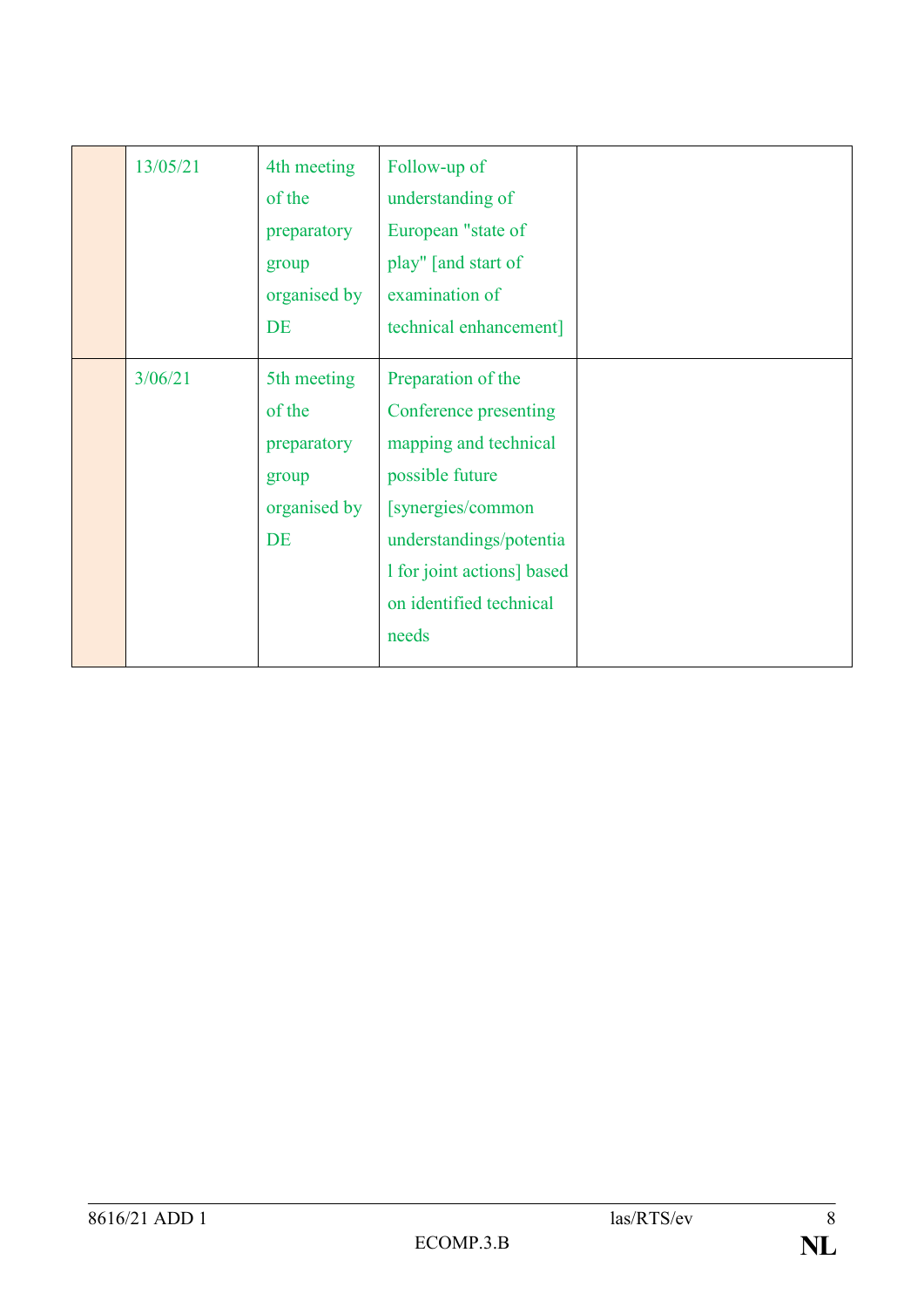| 7/07/21 | Conference,<br>following up<br>on point 15.<br>of CCs doc.<br>12851/20<br>"to start a<br>European<br>dialogue<br>together with<br>academia and<br>industry,<br>including a<br>mapping<br>exercise of<br>current<br>regulatory<br>frameworks<br>in Europe to<br>be discussed<br>in a dedicated<br>European<br>conference" | The conference will<br>help to develop a<br>common understanding<br>in $(1)$ importance of<br>STM, (2) state-of-play<br>and needs (tech.,<br>regulatory, etc.), (3)<br>actors in STM<br>contributing to the STM<br>position-making in<br>Europe |  |
|---------|--------------------------------------------------------------------------------------------------------------------------------------------------------------------------------------------------------------------------------------------------------------------------------------------------------------------------|-------------------------------------------------------------------------------------------------------------------------------------------------------------------------------------------------------------------------------------------------|--|
|---------|--------------------------------------------------------------------------------------------------------------------------------------------------------------------------------------------------------------------------------------------------------------------------------------------------------------------------|-------------------------------------------------------------------------------------------------------------------------------------------------------------------------------------------------------------------------------------------------|--|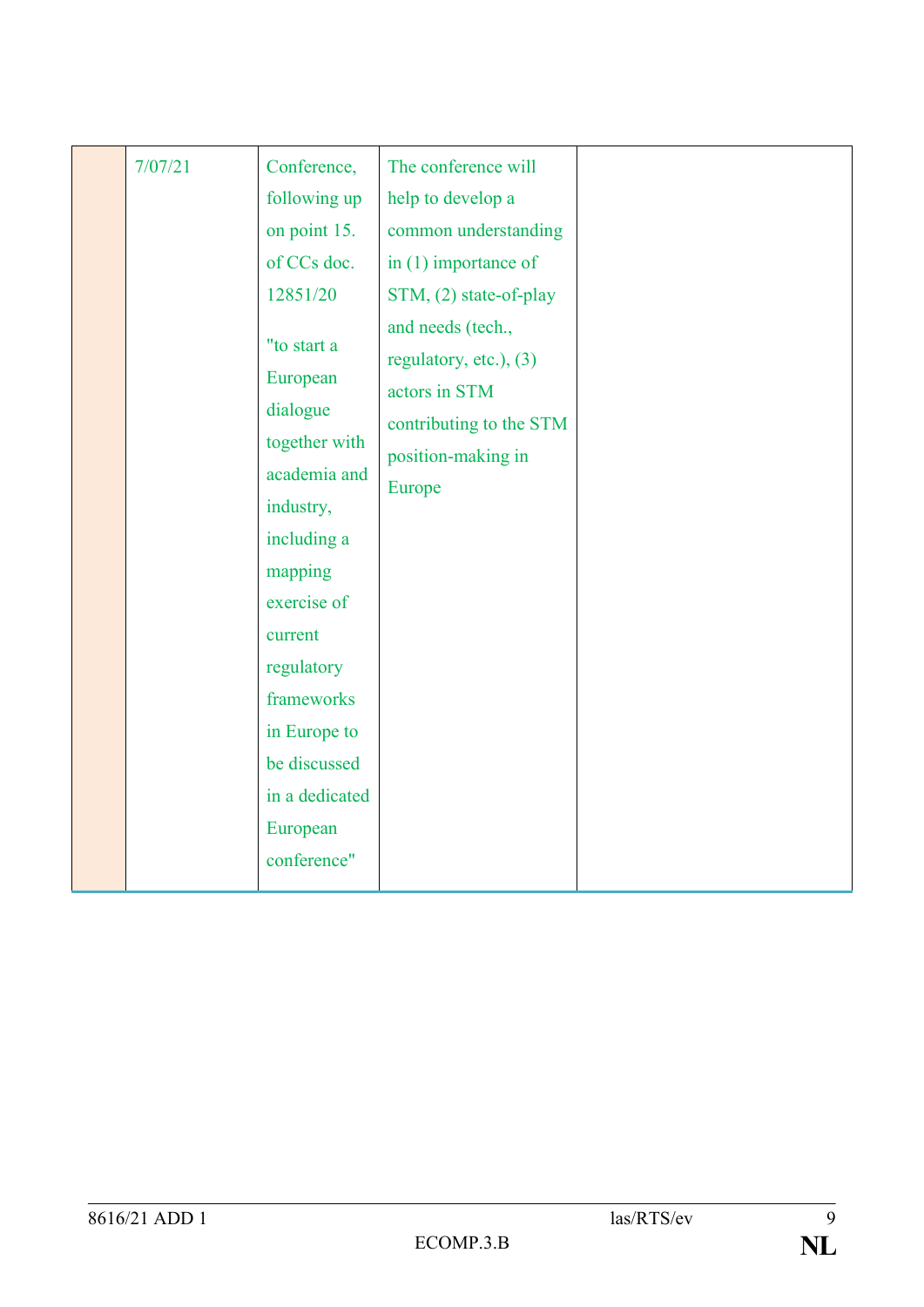|                              |                    |            | <b>DESIGN AND DEFINITION PHASE</b>                                                                                                                                                                                                             |                            |
|------------------------------|--------------------|------------|------------------------------------------------------------------------------------------------------------------------------------------------------------------------------------------------------------------------------------------------|----------------------------|
|                              | 13/07/21<br>(tbc.) | <b>SWP</b> | Update by the<br><b>Commission on STM</b>                                                                                                                                                                                                      | <b>STM</b><br>presentation |
|                              | 07/09/21<br>(tbc.) | <b>SWP</b> | Presentation of the<br>initial results and<br>outputs of the CSAs<br>and the Pilot project                                                                                                                                                     | <b>STM</b><br>presentation |
| ODesign and definition phase | 21/09/21<br>(tbc.) | <b>SWP</b> | Presentation of<br>Presidency synthesis of<br>the outcomes from May<br>COMPET - Space<br>policy debate, July's<br><b>Conference on STM</b><br>and initial results from<br><b>CSAs and Pilot project:</b><br>collecting views of<br>delegations |                            |
|                              | 12/10/21<br>(tbc.) | <b>SWP</b> | Presidency Report on<br>STM: examination                                                                                                                                                                                                       |                            |
|                              | 26/10/21<br>(tbc.) | <b>SWP</b> | Presidency Report on<br>STM: final examination                                                                                                                                                                                                 |                            |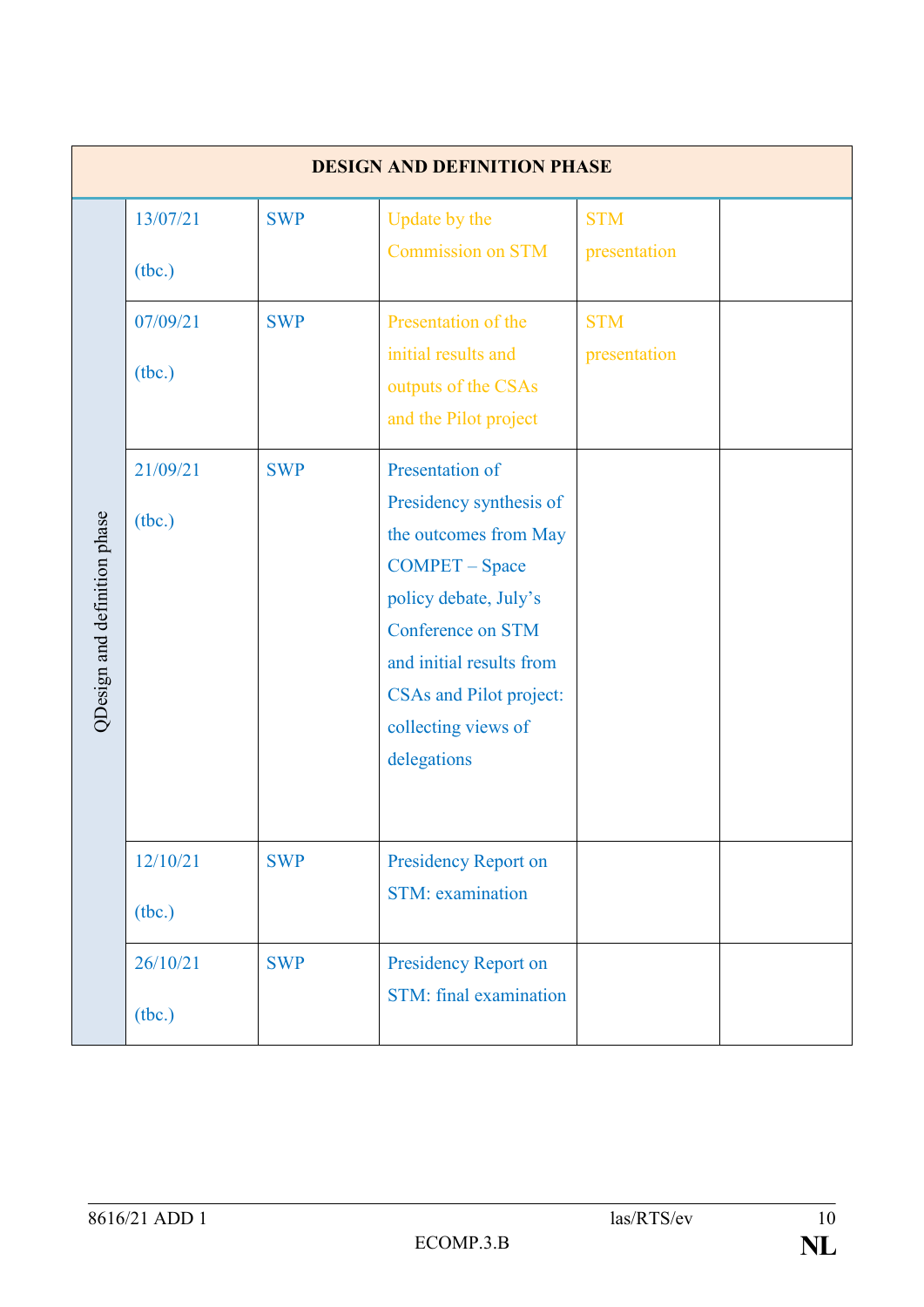| Nov/Dec  |                                               |                                                                                       |                                                              | Poss. to have<br><b>STM</b> in the<br><b>ESA Interim</b><br><b>Ministerial</b><br><b>Meeting (30)</b><br>Nov-1 Dec,<br>tbc) |
|----------|-----------------------------------------------|---------------------------------------------------------------------------------------|--------------------------------------------------------------|-----------------------------------------------------------------------------------------------------------------------------|
| 10/11/21 | <b>COREPER</b>                                | Preparation of EU<br>Competitiveness<br>Council (Space)                               |                                                              |                                                                                                                             |
| 26/11/21 | <b>Competitive</b><br>ness Council<br>(Space) | Tbc.: Presidency Report<br>on STM                                                     | MS main<br>highlights on<br>STM to prepare<br>an EU position |                                                                                                                             |
| XX/01/22 | COM-EP                                        | Conference with EP,<br>based on pilot project<br>results                              |                                                              |                                                                                                                             |
|          |                                               |                                                                                       |                                                              |                                                                                                                             |
| Q1 2022  |                                               | <b>Commission formal</b><br>input towards EU<br>coordinated position on<br><b>STM</b> | <b>COM</b> formal<br>input                                   |                                                                                                                             |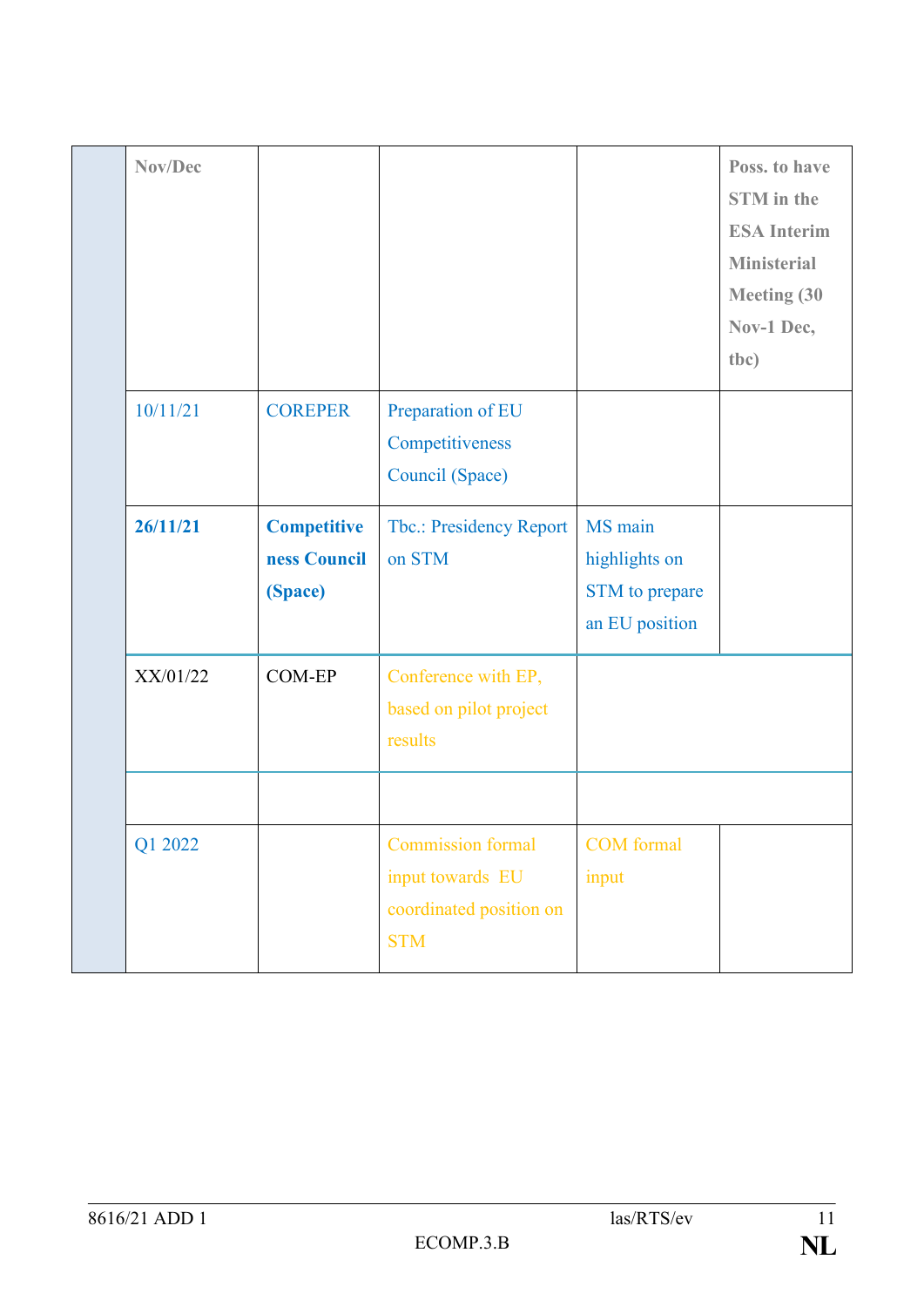| ? / 02 / 22         | <b>SWP</b>                               | Exchange of views on a<br>draft EU position on<br><b>STM</b>                                                                 |                                     |  |
|---------------------|------------------------------------------|------------------------------------------------------------------------------------------------------------------------------|-------------------------------------|--|
| XX/03/22            | <b>SWP</b>                               | <b>Exchange of views</b>                                                                                                     |                                     |  |
| XX/04/22            | <b>SWP</b>                               | <b>Examination of EU</b><br>position                                                                                         |                                     |  |
| XX/05/22            | <b>SWP</b>                               | <b>Examination of EU</b><br>position                                                                                         |                                     |  |
| $XX/05$ or<br>06/22 | <b>COREPER</b>                           | Examination                                                                                                                  |                                     |  |
| (or 9/22)           |                                          |                                                                                                                              |                                     |  |
| <b>XX/05/22</b>     | EU<br><b>Competitive</b><br>ness Council | <b>Adoption of Council</b><br><b>Conclusions?</b> or I/A<br><b>Note on EU position</b><br>on STM - [Space<br><b>Council]</b> | <b>EU</b> position on<br><b>STM</b> |  |